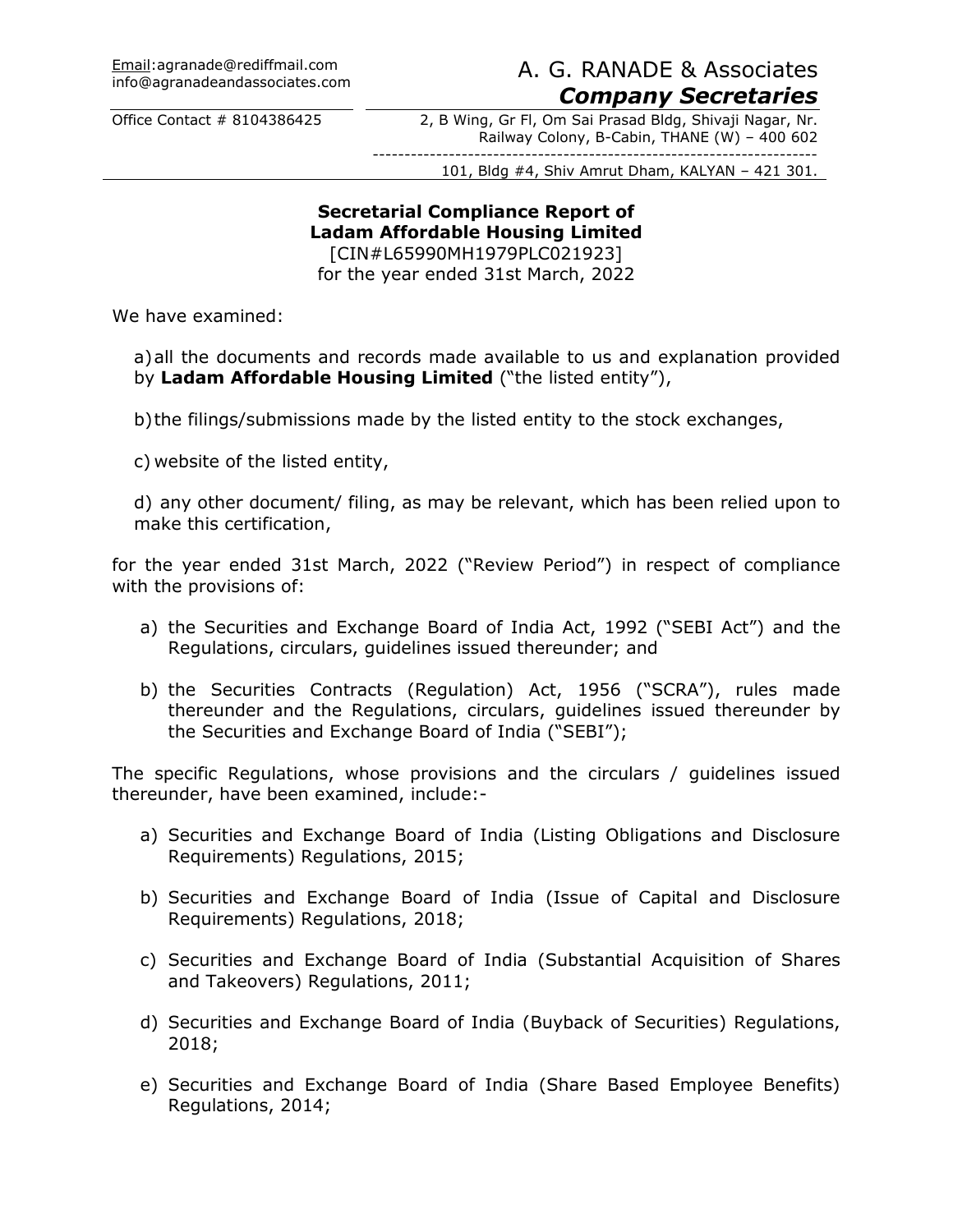# info@agranadeandassociates.com A. G. RANADE & Associates *Company Secretaries*

Office Contact # 8104386425 2, B Wing, Gr Fl, Om Sai Prasad Bldg, Shivaji Nagar, Nr. Railway Colony, B-Cabin, THANE (W) – 400 602 ----------------------------------------------------------------------

101, Bldg #4, Shiv Amrut Dham, KALYAN – 421 301.

- f) Securities and Exchange Board of India (Issue and Listing of Debt Securities) Regulations, 2008;
- g) Securities and Exchange Board of India(Issue and Listing of Non-Convertible and Redeemable Preference Shares) Regulations,2013;
- h) Securities and Exchange Board of India (Prohibition of Insider Trading) Regulations, 2015;

and circulars/ guidelines issued thereunder;

and based on the above examination, we hereby report that, during the Review Period:

a) The listed entity has complied with the provisions of the above Regulations and circulars/ guidelines issued thereunder, except in respect of matters specified below:-

| Sr.<br>No.   | <b>Compliance Requirement</b><br>(Regulations/ circulars /<br>guidelines including specific<br>clause)                                                                                                                                                                                | <b>Deviations</b>                                                                                                                                      | Observations/<br><b>Remarks of the</b><br><b>Practicing Company</b><br><b>Secretary</b>                                                                                                                                                                                                                                              |
|--------------|---------------------------------------------------------------------------------------------------------------------------------------------------------------------------------------------------------------------------------------------------------------------------------------|--------------------------------------------------------------------------------------------------------------------------------------------------------|--------------------------------------------------------------------------------------------------------------------------------------------------------------------------------------------------------------------------------------------------------------------------------------------------------------------------------------|
| $\mathbf{1}$ | Regulation 31(2) of LODR, 2015:<br>The listed entity shall ensure that<br><b>hundred percent</b> of shareholding<br>of promoter(s) and promoter<br>group is in dematerialized form<br>and the same is maintained on a<br>continuous basis in the manner as<br>specified by the Board. | 800,000 nos<br>of shares held<br>by Mr. Bharat<br><b>Bhushan</b><br>Aggarwal -<br>Promoter of<br>listed entity<br>are not in<br>dematerialized<br>form | As explained by the<br>listed entity, the said<br>shares are pledged to<br>secure a loan taken by<br>an associate company<br>and physical share<br>certificates may have<br>been handed over to<br>Lender. Therefore this is<br>a violation of Reg. $31(2)$<br>since part of promoter's<br>shares are not in<br>dematerialized form. |

- b) The listed entity has maintained proper records under the provisions of the above Regulations and circulars / guidelines issued thereunder in so far as it appears from our examination of those records.
- c) There are no actions taken against the listed entity/ its promoters/ directors/ material subsidiaries either by SEBI or by Stock Exchanges (including under the Standard Operating Procedures issued by SEBI through various circulars)